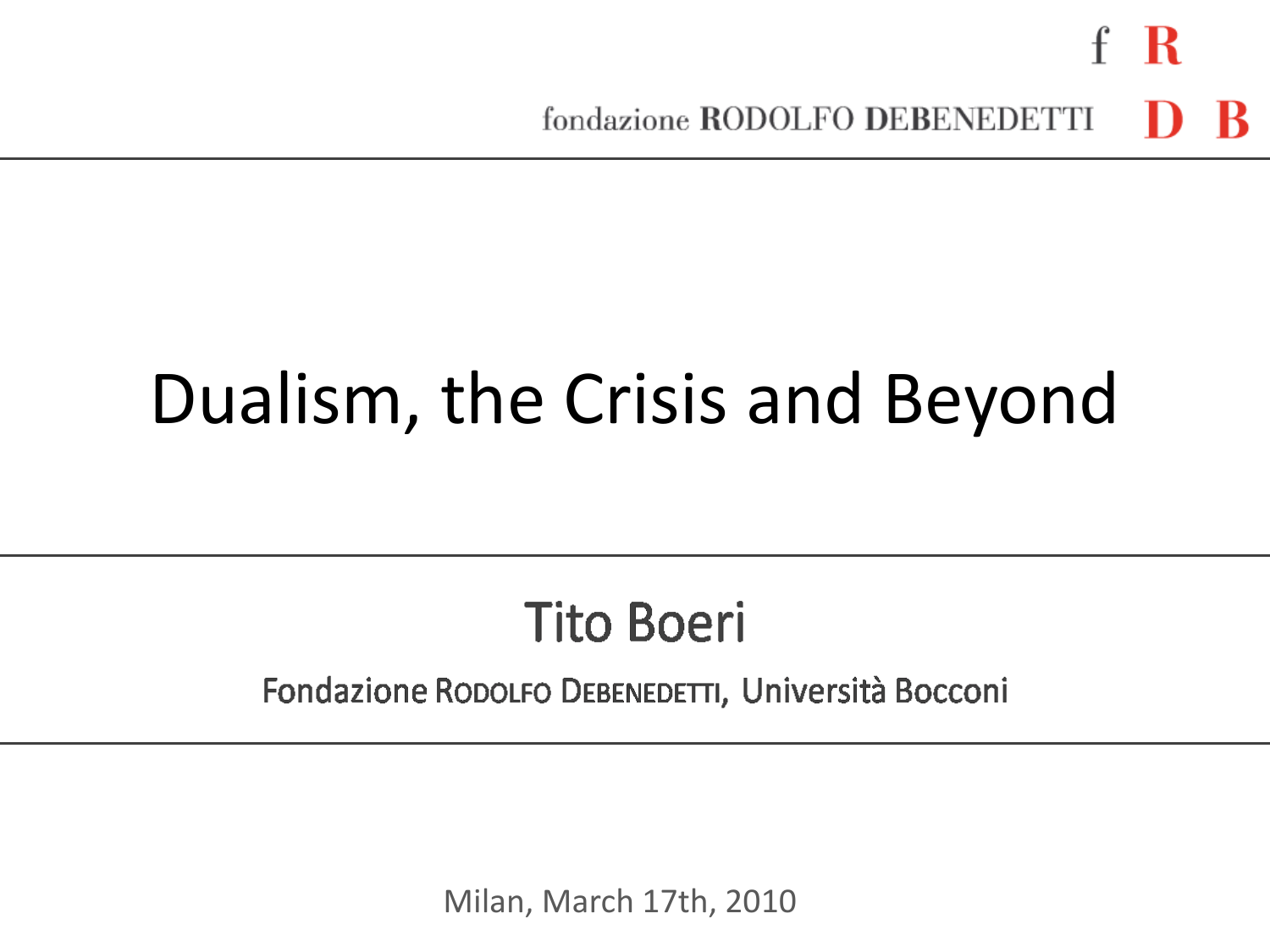• Dualism in European Labor Markets before the Crisis

• Job losses: how large (conditioning on output) and how dual?

Why we need now an Exit Strategy from dualism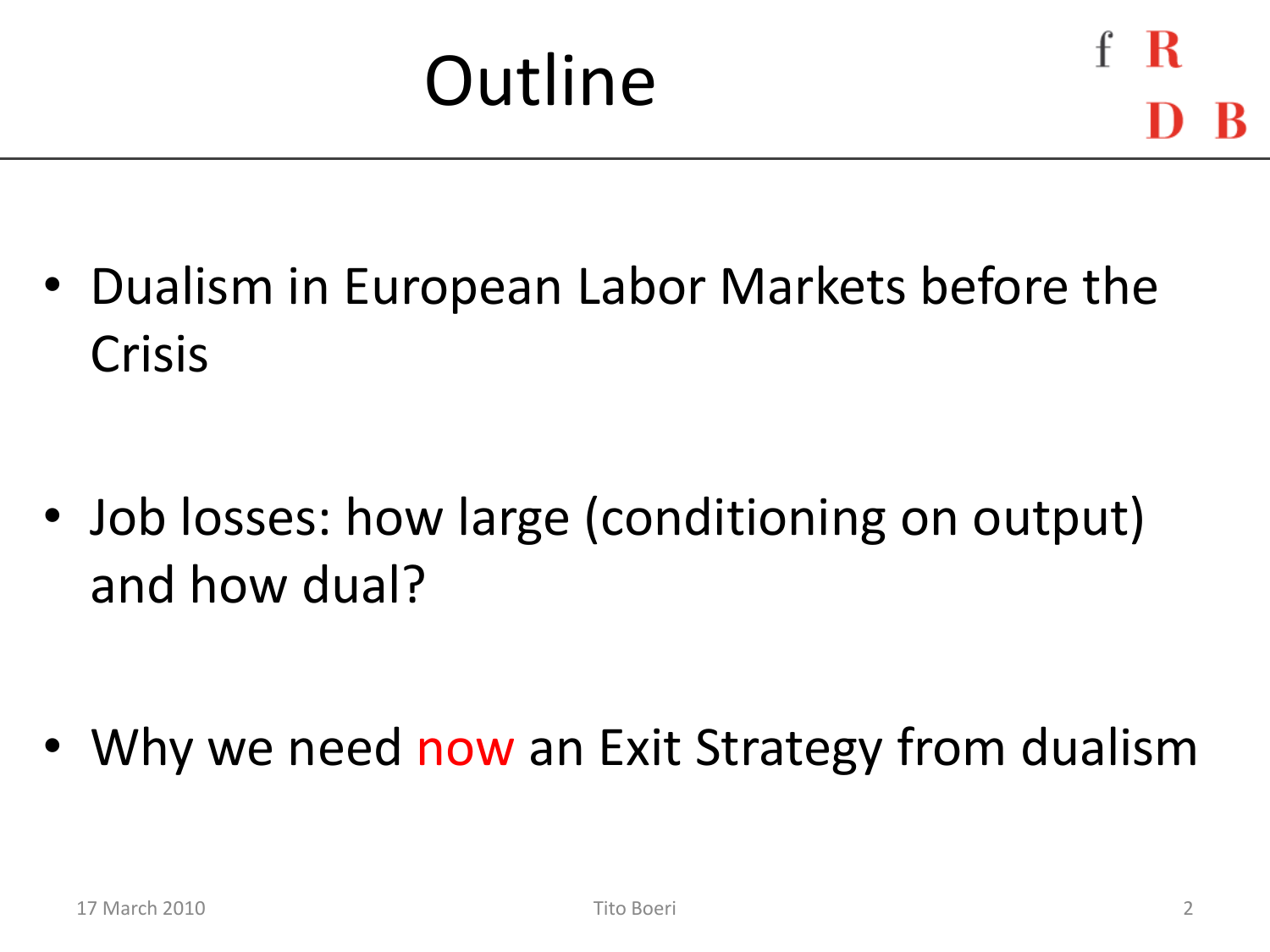## Dual track reforms

| <b>REFORMS OF EMPLOYMENT PROTECTION LEGISLATION 1980-2007</b> |                 |          |              |            |  |
|---------------------------------------------------------------|-----------------|----------|--------------|------------|--|
|                                                               | <b>Two-tier</b> | Complete | <b>Total</b> | % Two-tier |  |
| <b>Discrete</b>                                               | 17              |          | 24           | 71%        |  |
| <b>Incremental</b>                                            | 86              | 89       | 175          | 49%        |  |
| <b>Total</b>                                                  | 103             | 96       | 199          | 52%        |  |
| Of which discrete                                             | 17%             | 7%       | 12%          |            |  |

Source: Fondazione Rodolfo Debenedetti – IZA Reforms Database (February 2010 update)

- A reform is classified as two-tier the "target share" (i.e., the share of population potentially affected by the reform) is less than 50% of the potentially eligible population.
- A reform is discrete if it changes the value of the index by more than 1/10 of the cross-country stdev of the index in the initial year (1980).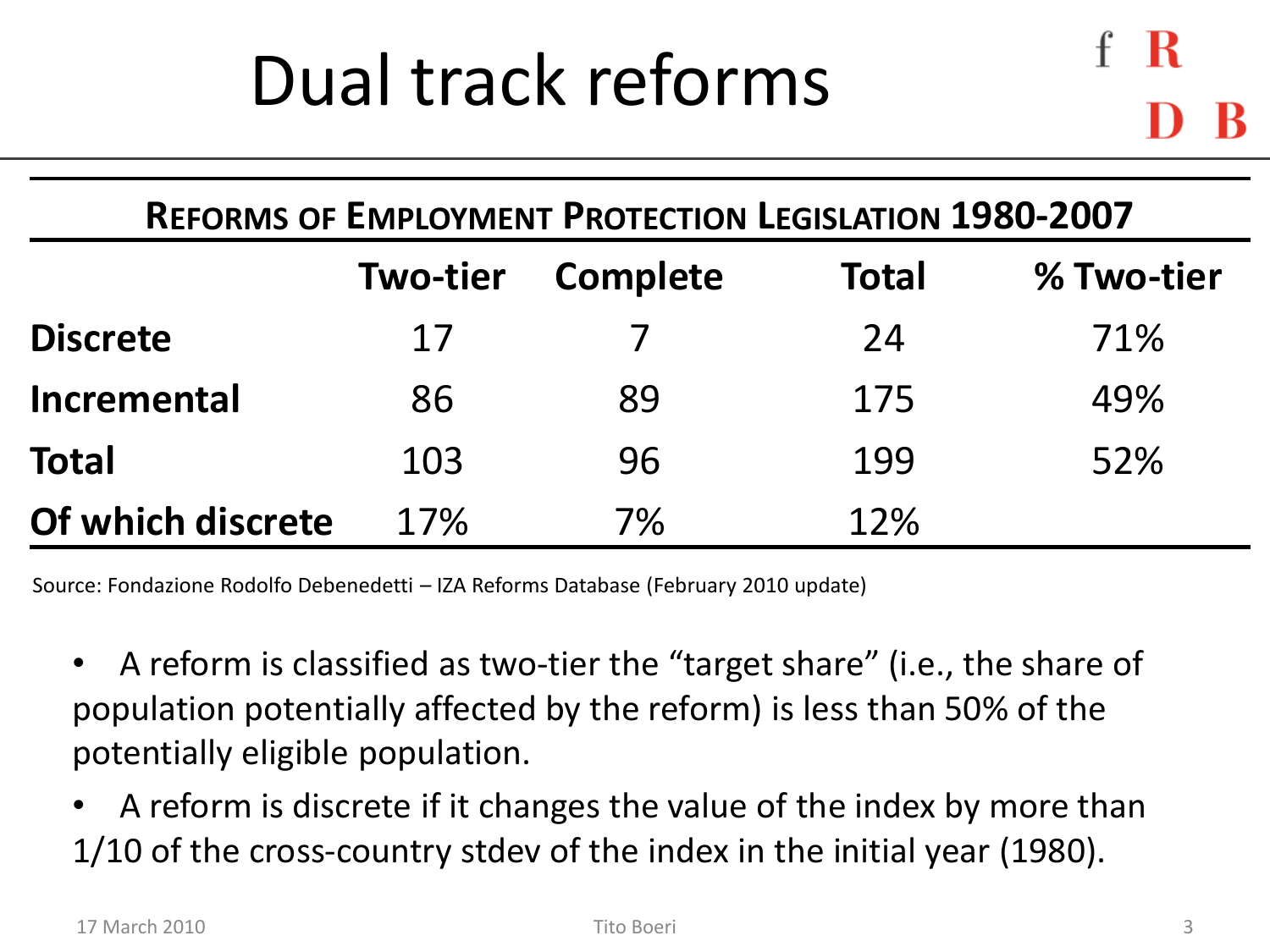#### The rise (and fall) of temporary -R employment

**Temporary workers as a % of dependent employment**



Source: OECD.stat - Labor force statistics; Eurostat LFS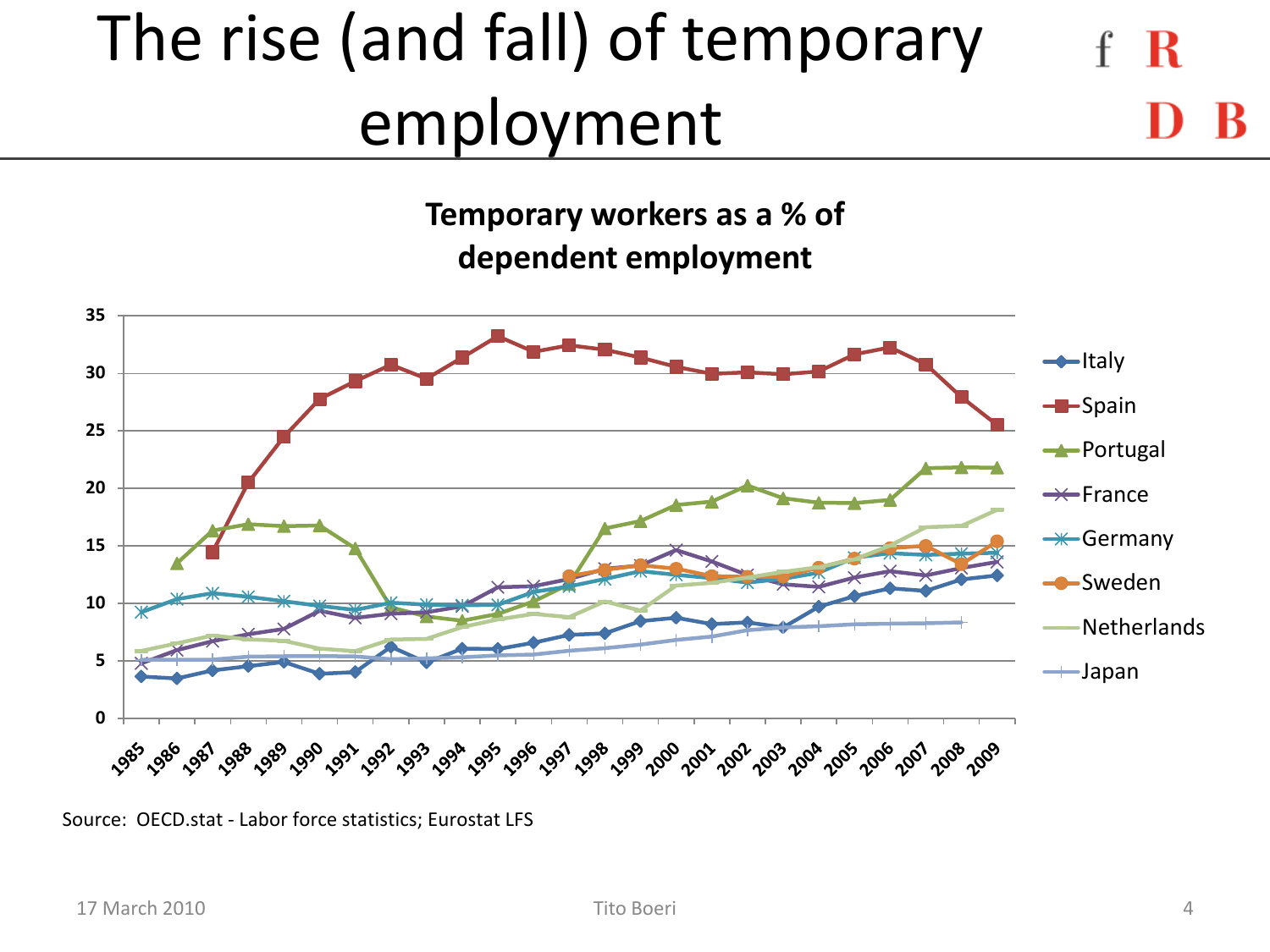#### $f$ Alternative measures of dualism

|            | Price based<br>a. | b. Quantity based | c. Transition T-P |
|------------|-------------------|-------------------|-------------------|
| <b>AUT</b> | 20.1              | 8.9               | 47.4              |
| <b>BEL</b> | 13.9              | 8.8               | 40.4              |
| <b>DEN</b> | 17.7              | 7.8               |                   |
| <b>FIN</b> | 19.0              | 12.4              | 22.7              |
| <b>FRA</b> | 28.9              | 13.7              | 13.6              |
| <b>GER</b> | 26.6              | 14.2              |                   |
| <b>GRE</b> | 10.3              | 12.9              | 31.3              |
| IRL        | 17.8              | 9.0               | 46.3              |
| <b>ITA</b> | 24.1              | 13.4              | 31.2              |
| <b>LUX</b> | 27.6              | 6.9               | 41.0              |
| <b>NLD</b> | 35.4              | 16.6              |                   |
| <b>PTG</b> | 15.8              | 22.2              | 12.1              |
| <b>SPA</b> | 16.9              | 31.9              | 28.3              |
| <b>SWE</b> | 44.7              | 17.5              |                   |
| <b>UK</b>  | 6.5               | 5.8               | 45.7              |

Sources: Eu-Silc, ECHP, EU-LFS

17 March 2010 **System Struck Control Control Control Control Control Control Control Control Control Control Control Control Control Control Control Control Control Control Control Control Control Control Control Control C** 

 $\mathbf R$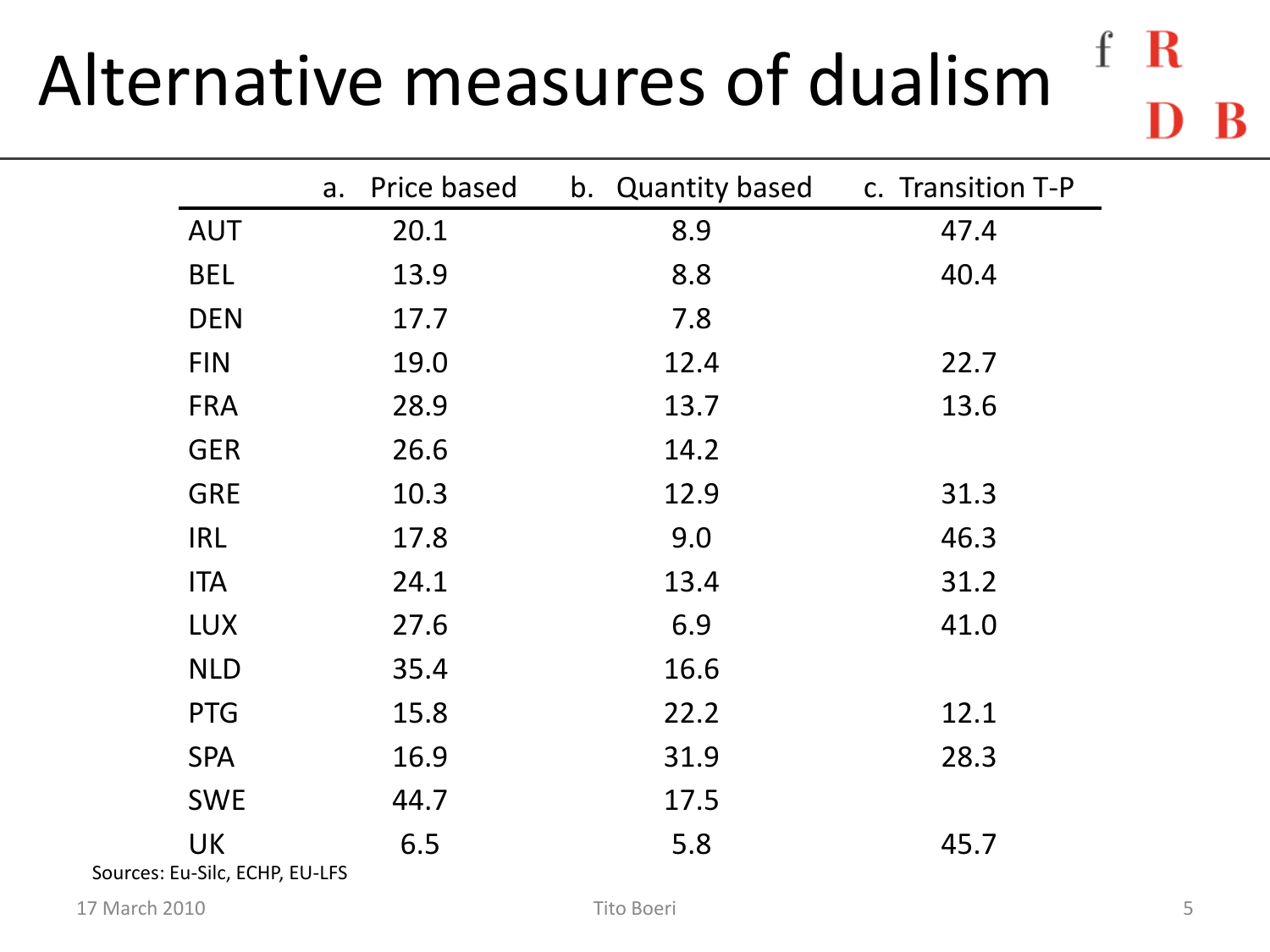### R Increasing in strictness of EPL reg

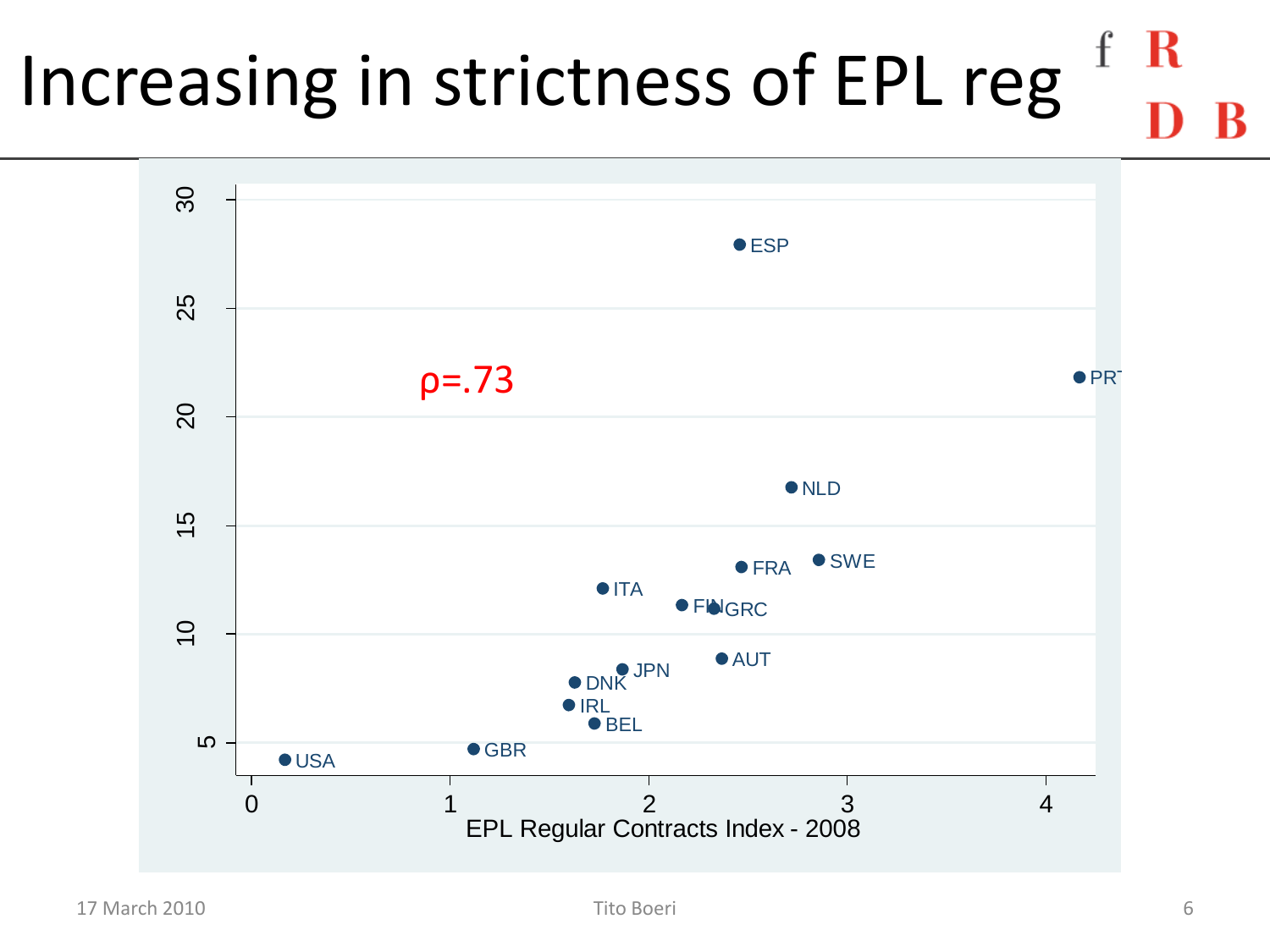#### Conversion temp/perm and - R strictness of EPL

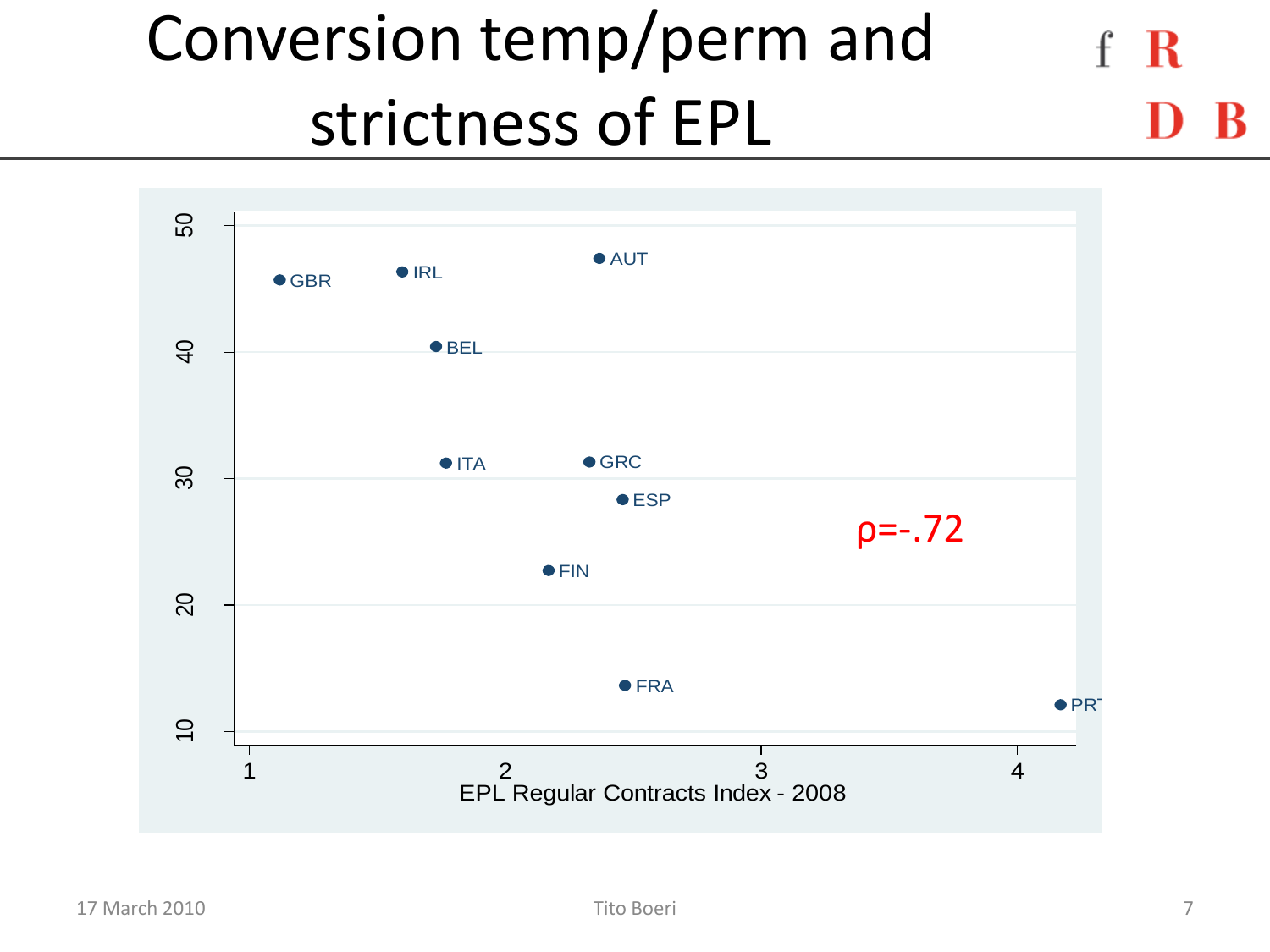### -R Dualism and on-the-job training

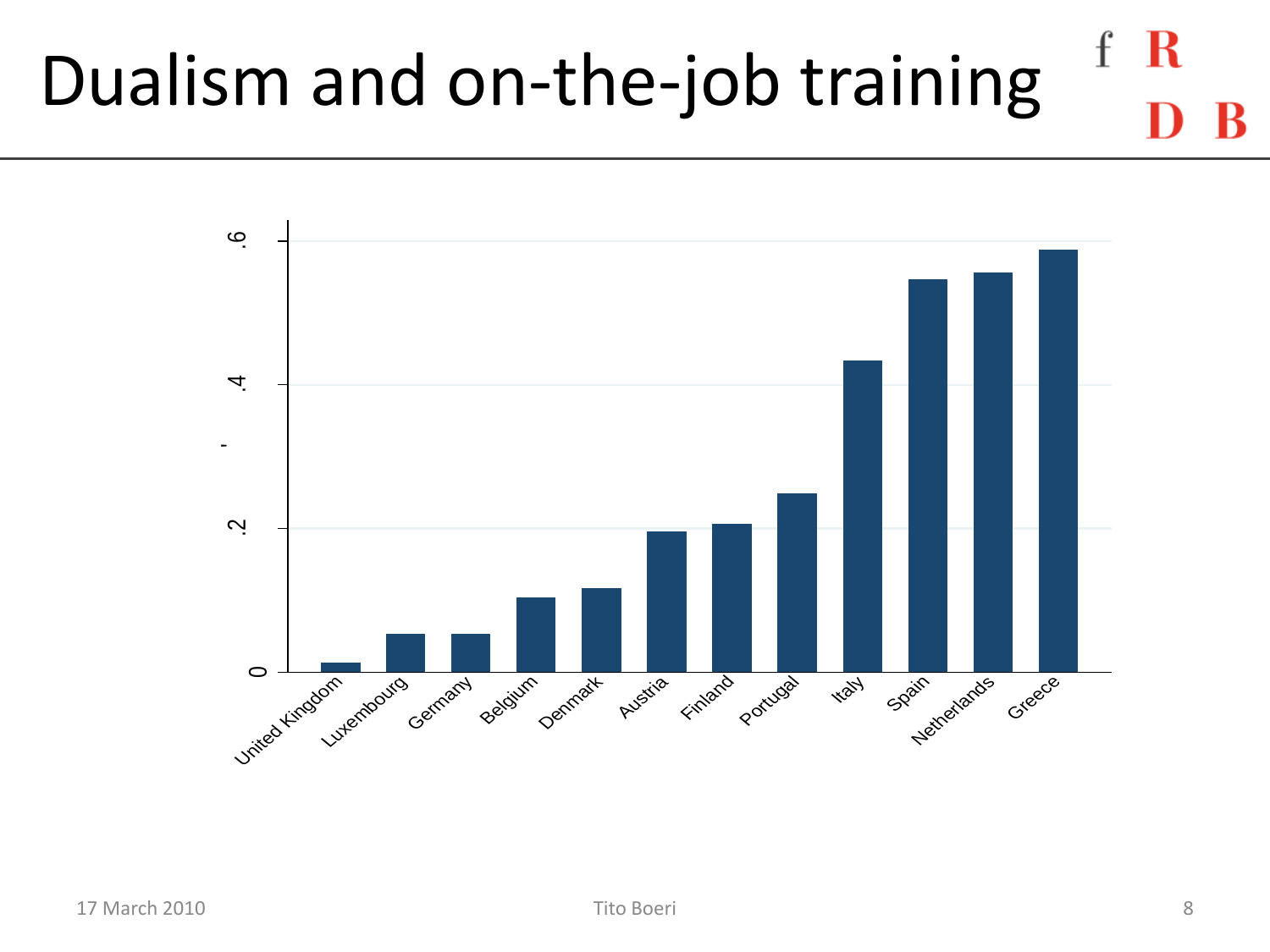• Dualism in European Labor Markets before the Crisis

• Job losses: how large (conditioning on output) and how dual?

• Why it is the time of Reforms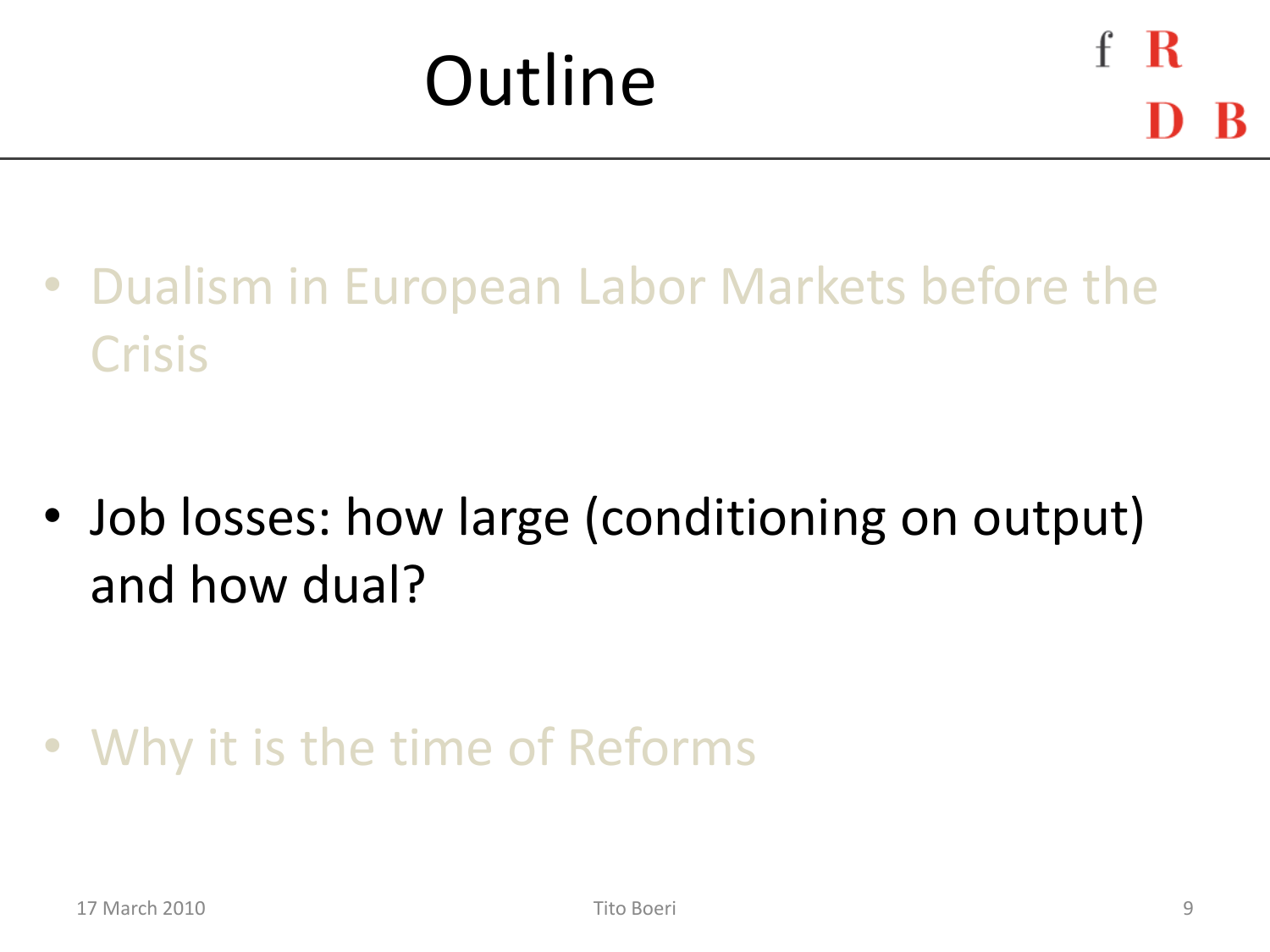## Okun's law and Dualism



-R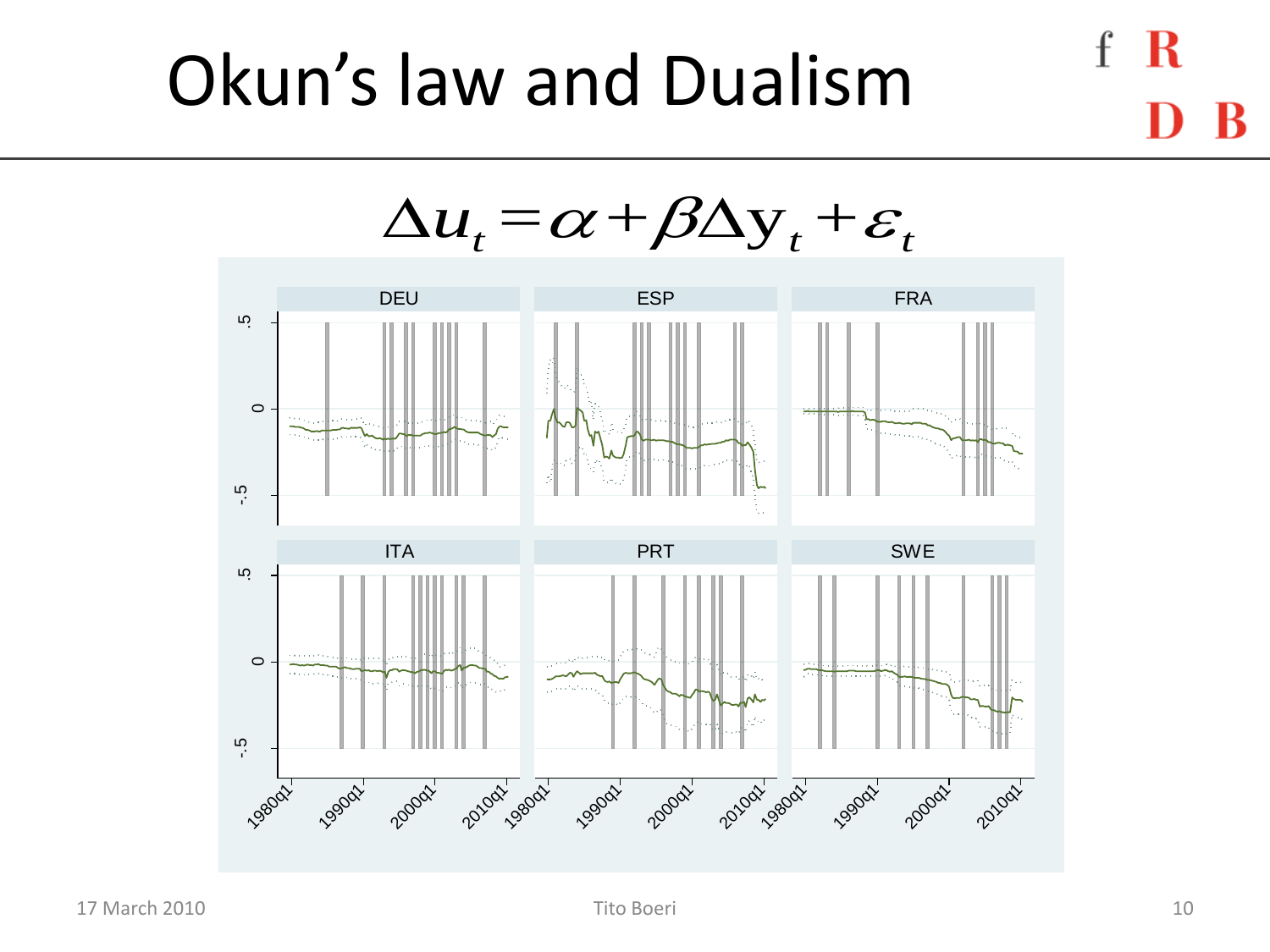## Employment and output



-R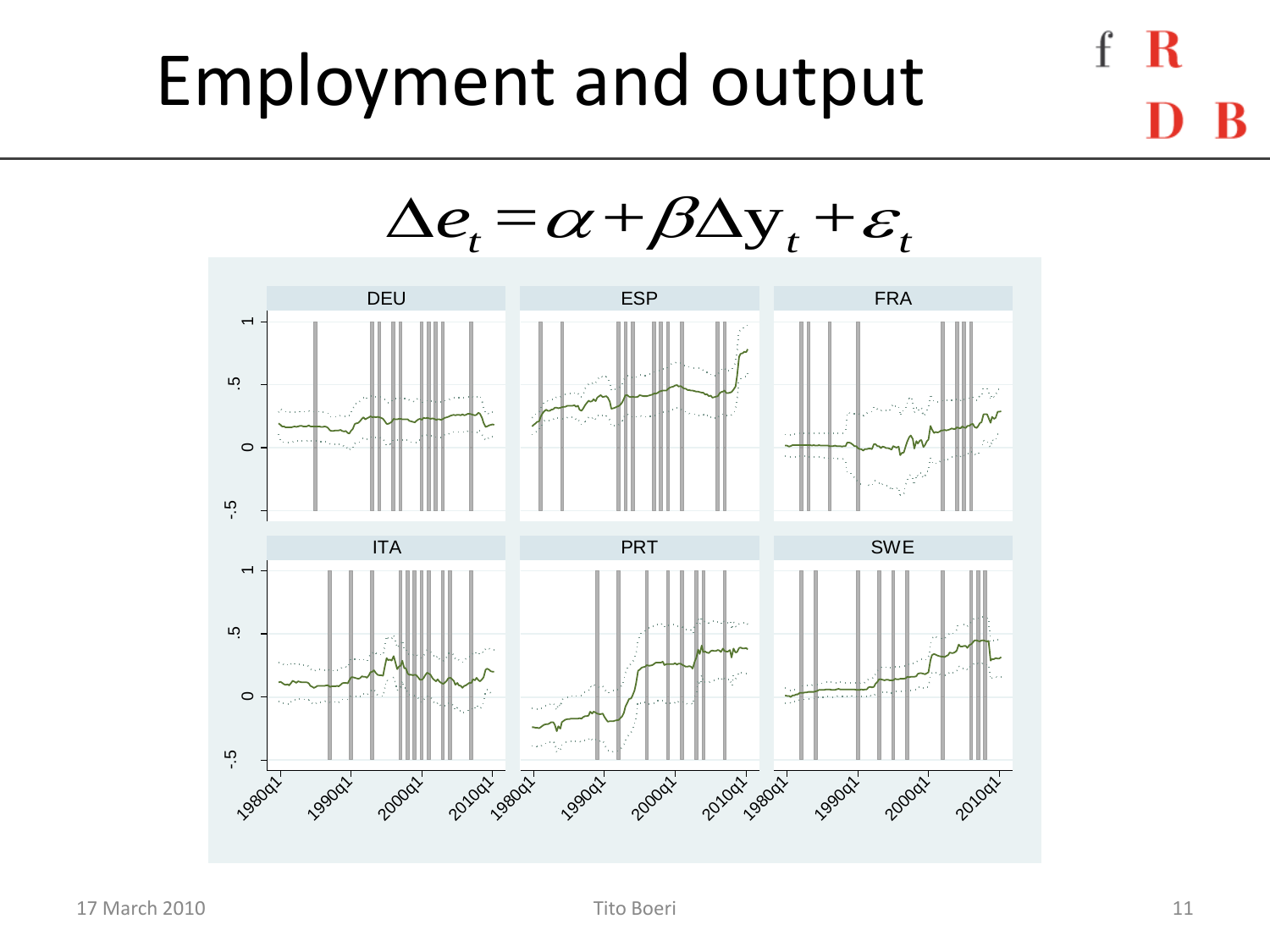## The Honeymoon Effect

**Flexi-land**



f R

B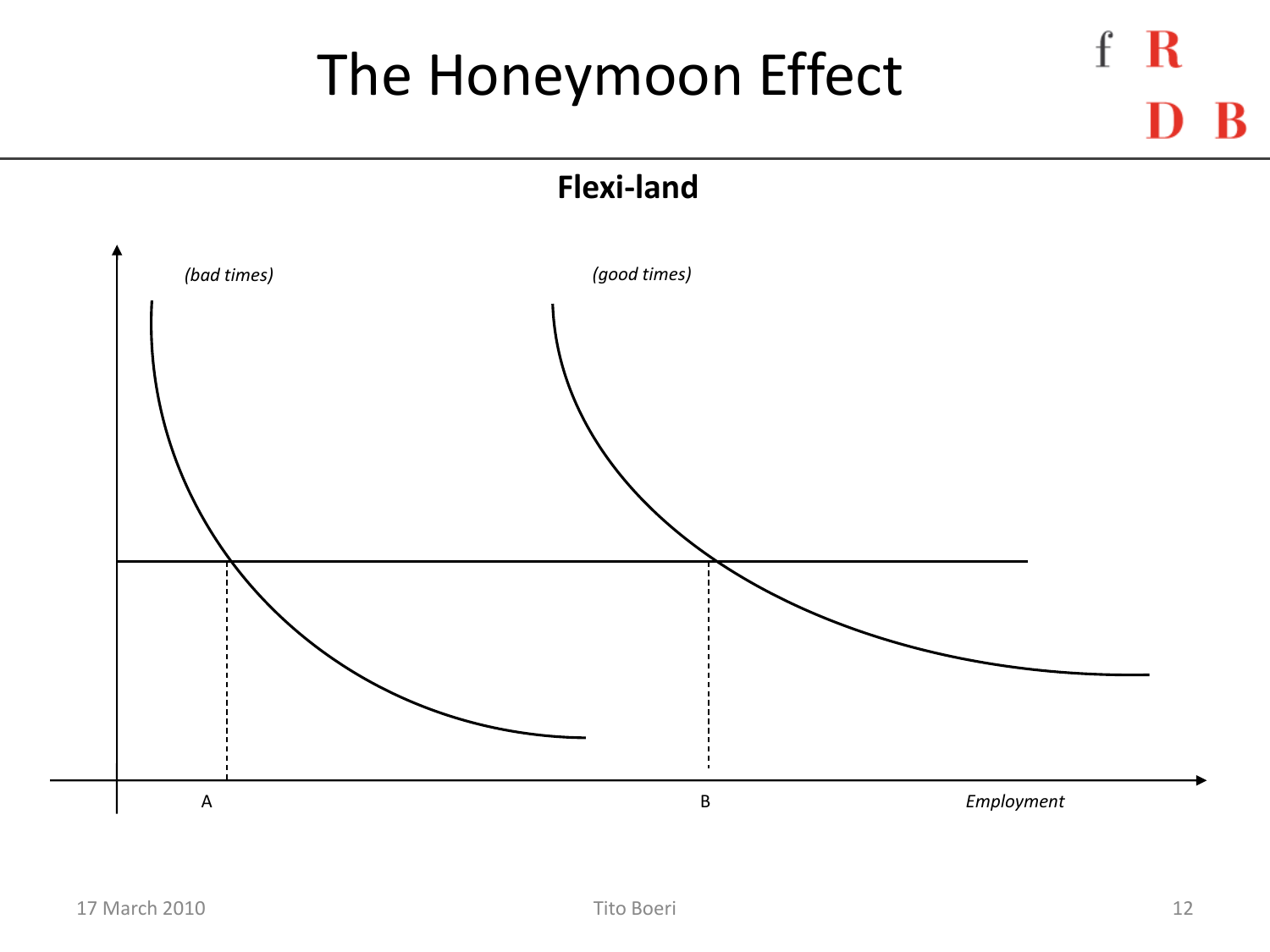## The Honeymoon Effect

**Rigid-land**



f R

R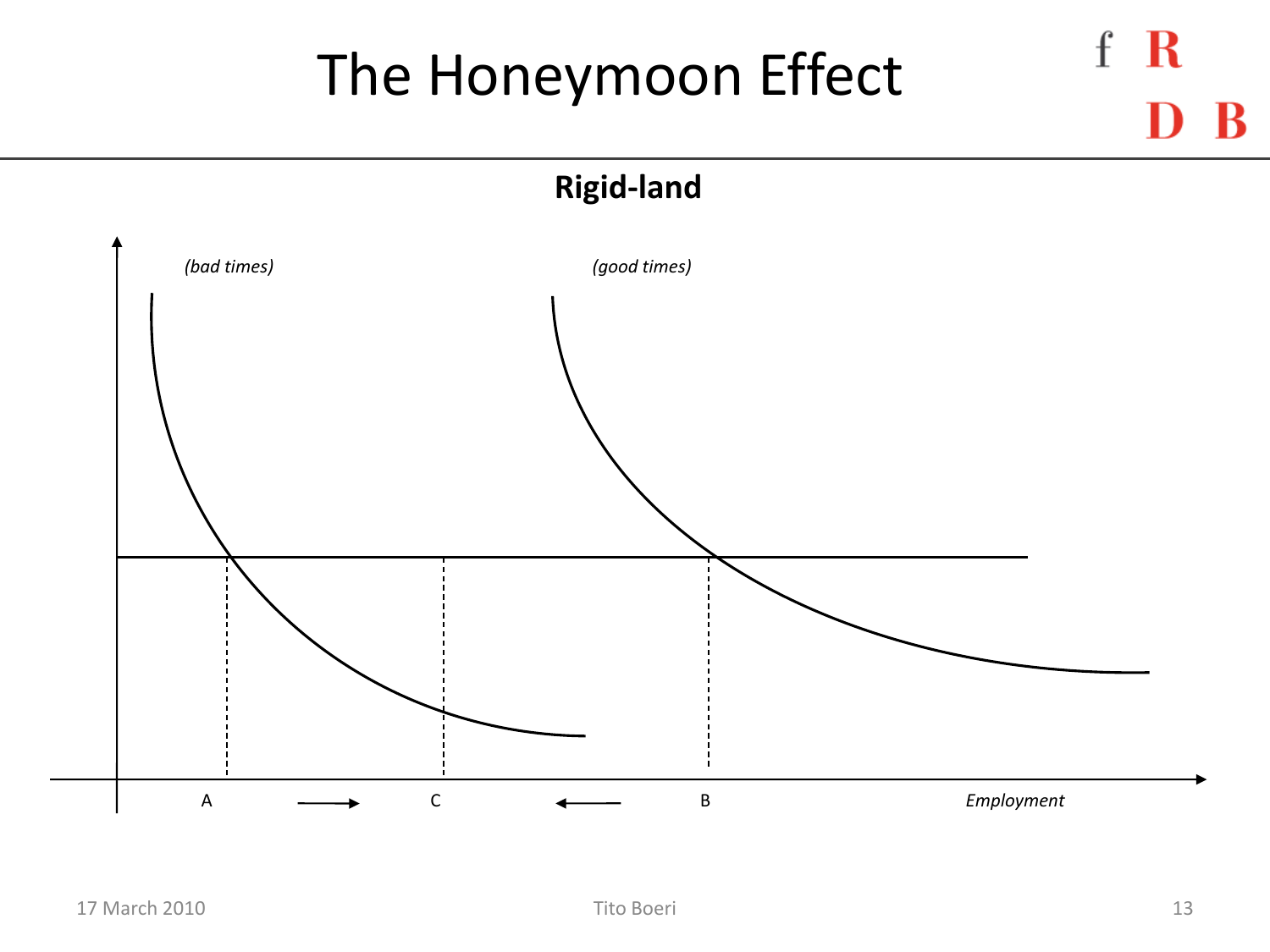## The Honeymoon Effect

#### **Two-tier Regime**



f R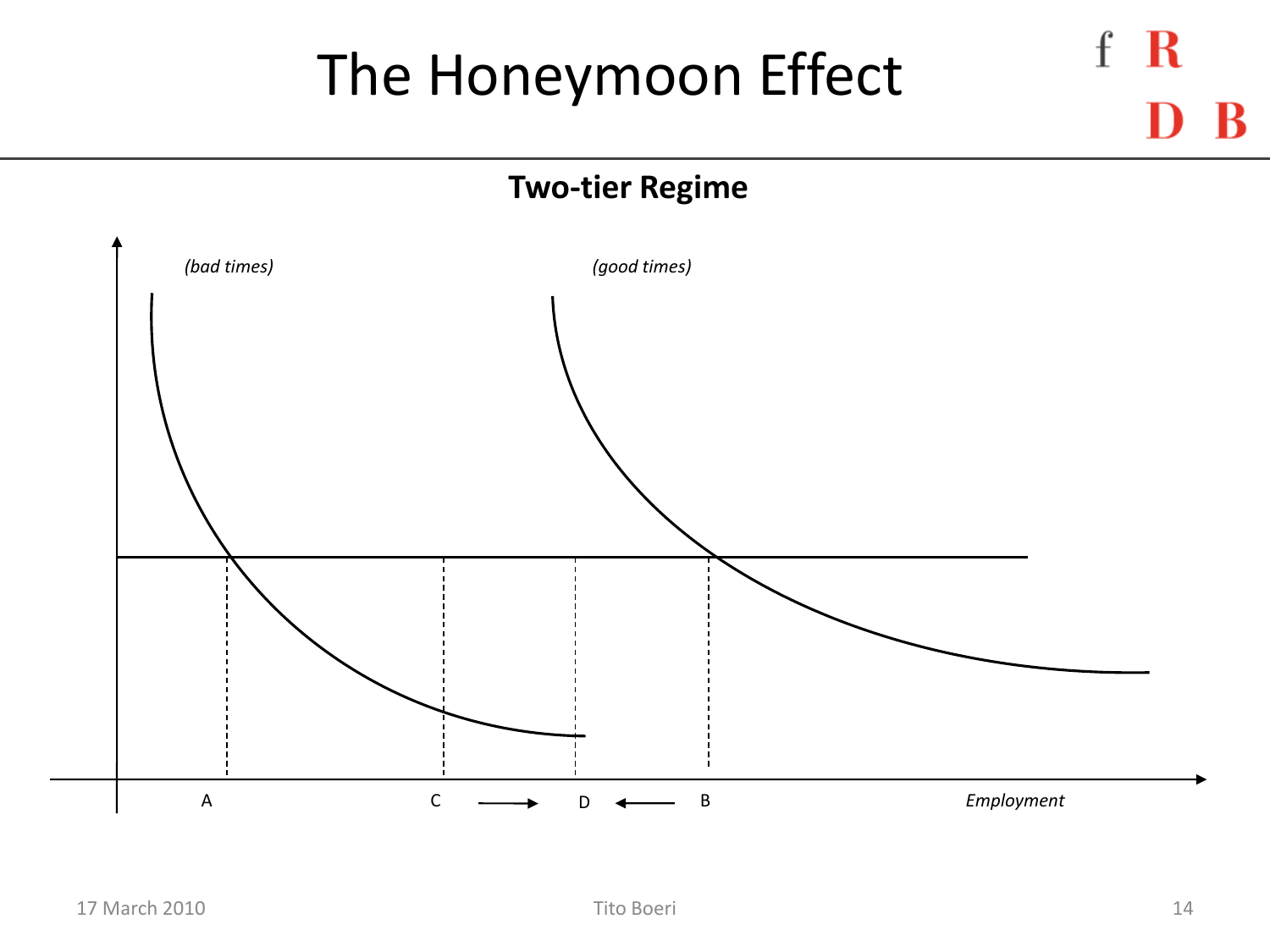• Dualism in European Labor Markets before the Crisis

• Job losses: how large (conditioning on output) and how dual?

Why we need now an Exit Strategy from Dualism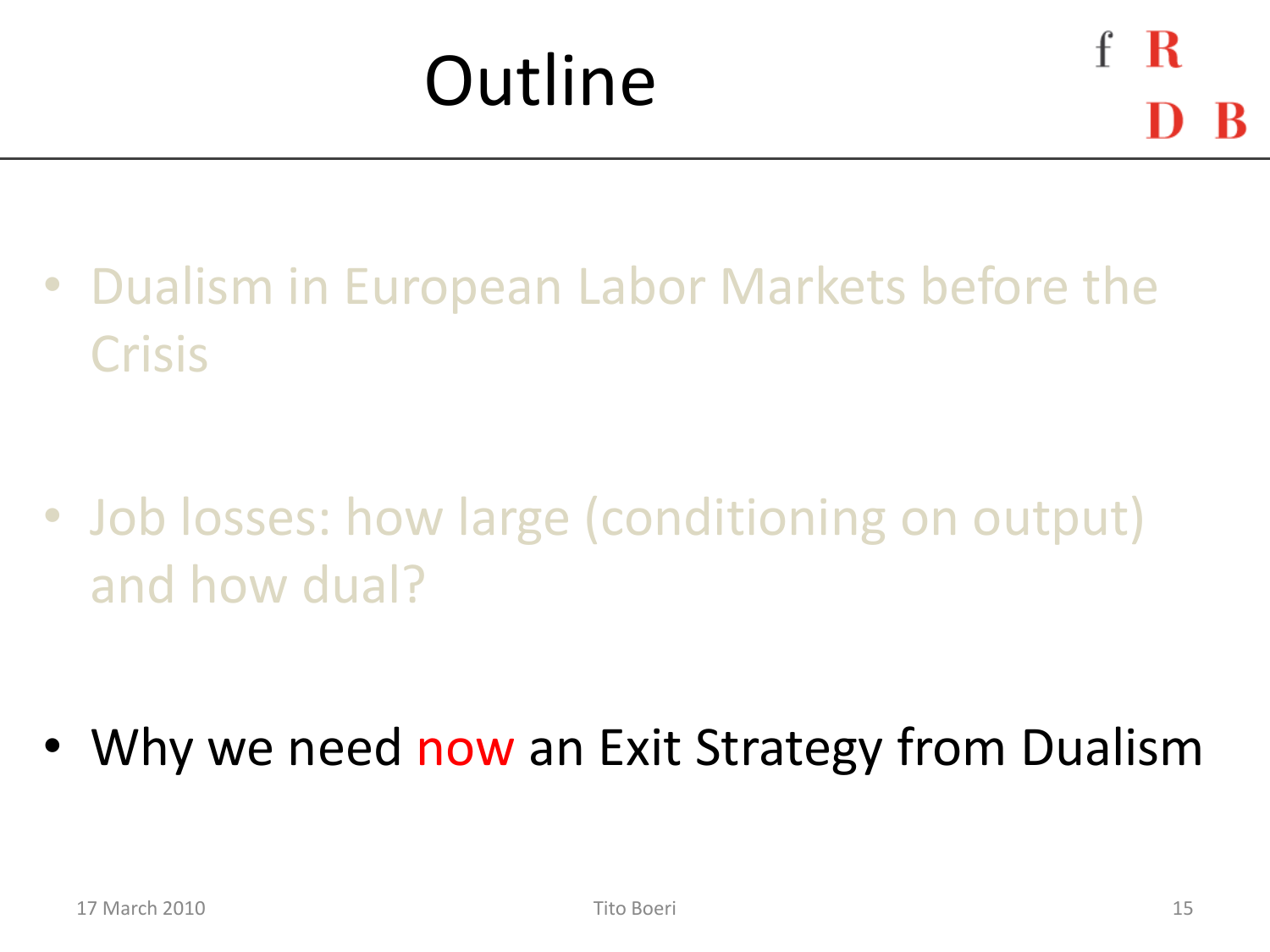#### Uncertainty is the enemy R of long-term investment

**DISPERSION OF GDP CONSENSUS FORECASTS**



17 March 2010 **Tito Boeri** Tito Boeri **16** and 2010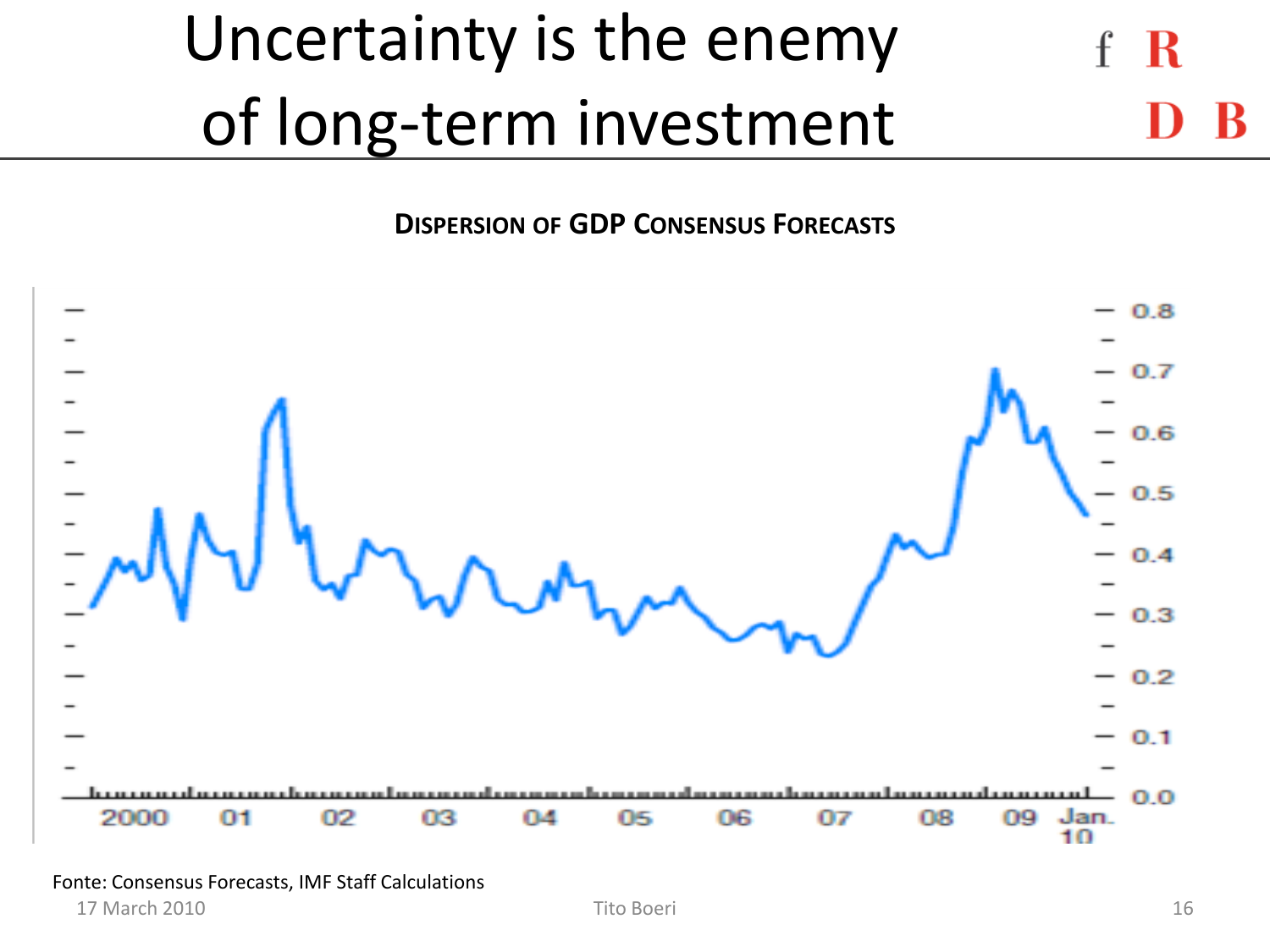- The '90's crisis in Japan and Sweden:
	- $\rightarrow$  Japan : firms increased the relative share of "periferic" labor force with negative effects on on-the job training
	- $\rightarrow$ Sweden: in the recovery from the crisis temporary work increased to become larger than before the crisis (from 10% in 1990 to 16% at the end of the 1990's).
- After the crisis, the risk is to end up with more temporary workers and less on-the-job training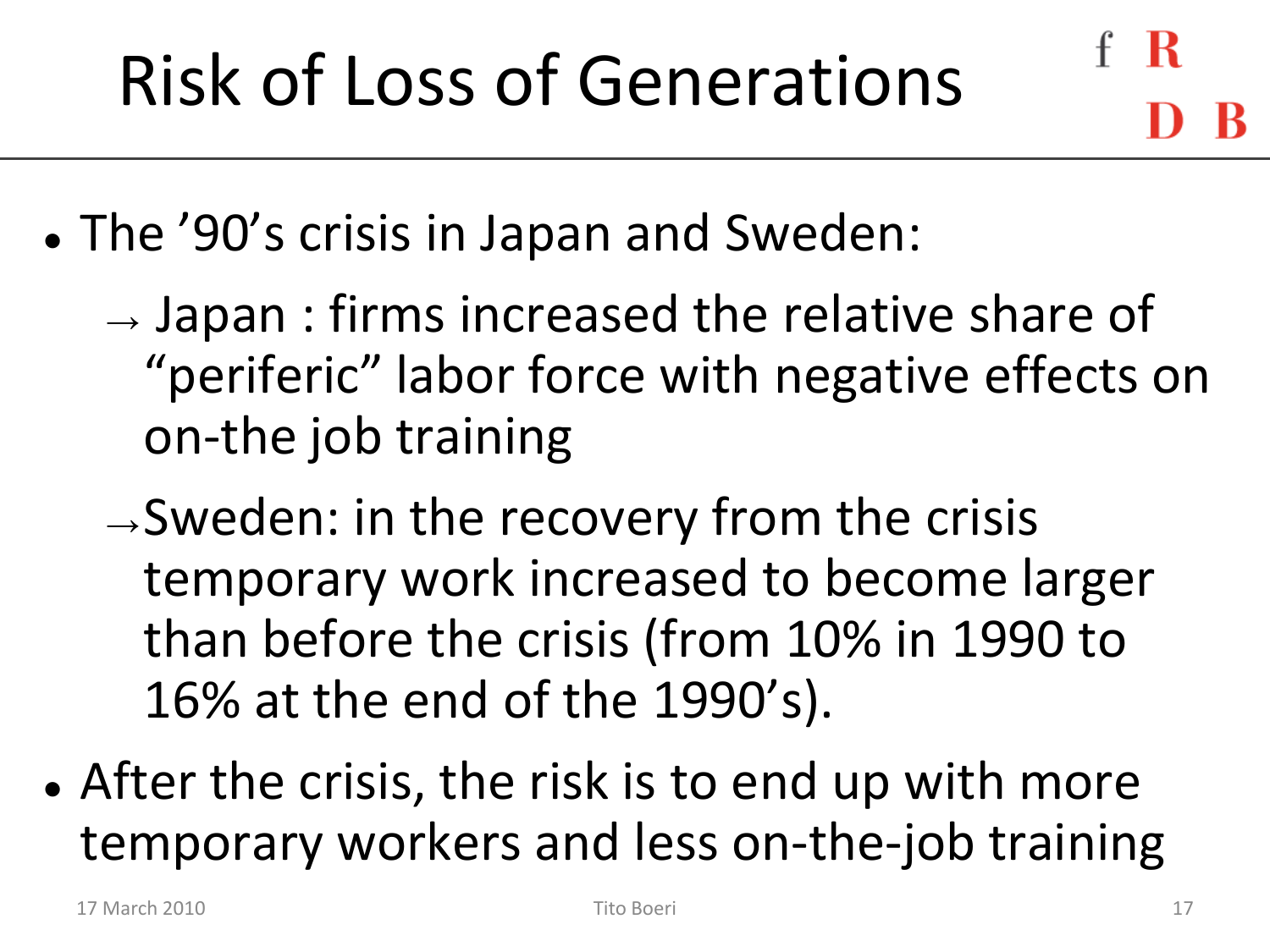# We need smart reforms

- 
- Removing temporary contracts would mean reducing also employment creation in the recovery after having experienced the negative side of dualism.
- Better to go beyond dualism, working on employers' incentives
- Flexibility is important in the entry phase. Problem of asymmetric information
- Tenure tracks to stable jobs